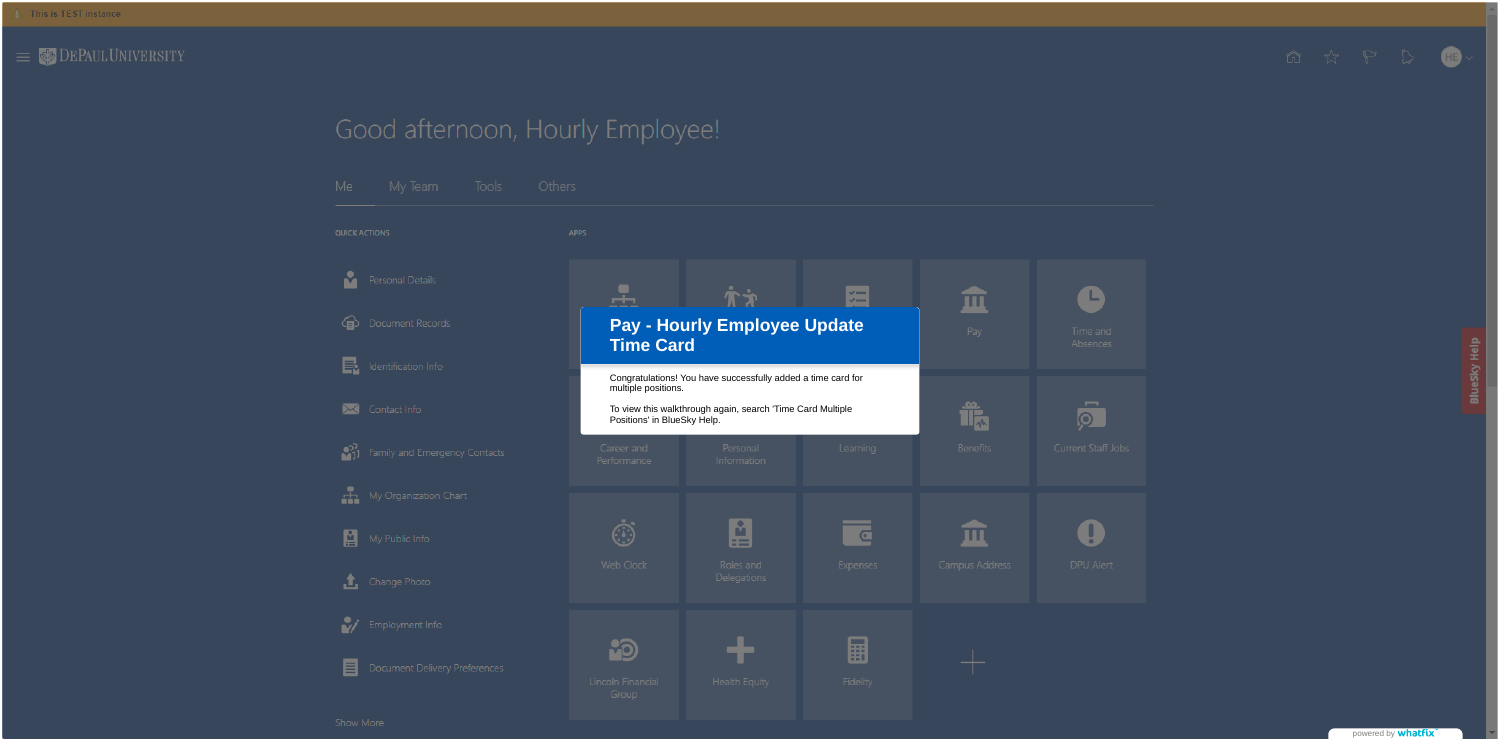

Show More



| Onboarding                    | --<br>$\checkmark$<br>$\checkmark$<br>Checklist Tasks | $\mathbf{H}$<br>Pay  | D<br>Time and<br>Absences       |
|-------------------------------|-------------------------------------------------------|----------------------|---------------------------------|
| Personal<br>Information       | $(\blacktriangleright)$<br>Learning                   | 体<br><b>Benefits</b> | $\bullet$<br>Current Staff Jobs |
| ።<br>Roles and<br>Delegations | <u> ਵ</u><br><b>Expenses</b>                          | Campus Address       | $\mathbf 0$<br>DPU Alert        |
| <b>Health Equity</b>          | π<br><b>Fidelity</b>                                  |                      |                                 |

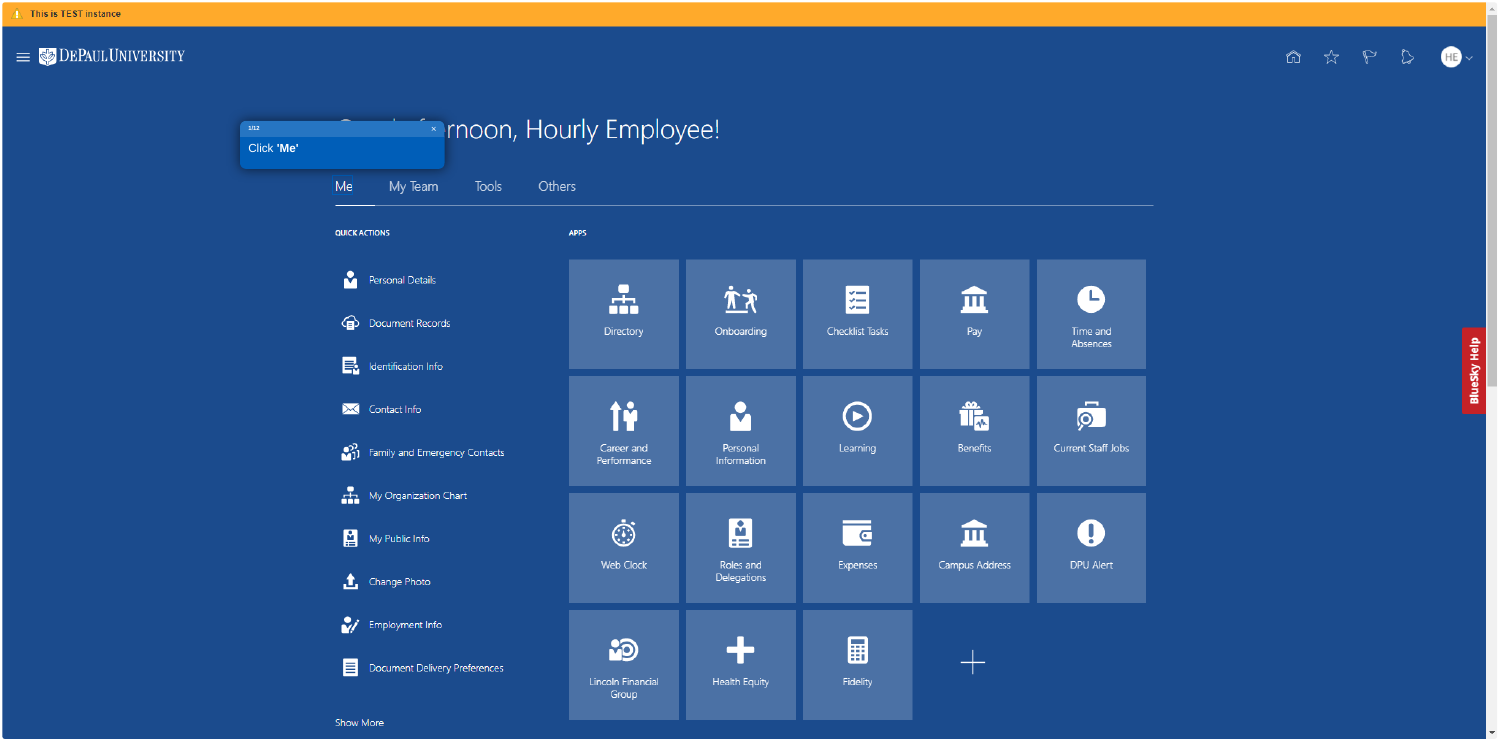

# Good afternoon, Hourly Employee!

| Me                   | My Team                       | <b>Tools</b> | Others                     |  |
|----------------------|-------------------------------|--------------|----------------------------|--|
| <b>QUICK ACTIONS</b> |                               |              | <b>APPS</b>                |  |
|                      | Personal Details              |              |                            |  |
| 虛                    | Document Records              |              | <b>Directory</b>           |  |
| E.                   | Identification Info           |              |                            |  |
|                      | Contact Info                  |              | ÎŶ                         |  |
| o)<br>Nil            | Family and Emergency Contacts |              | Career and<br>Performance  |  |
|                      | My Organization Chart         |              |                            |  |
| ₽                    | My Public Info                |              | . .                        |  |
| Œ,                   | Change Photo                  |              | <b>Web Clock</b>           |  |
|                      | Employment Info               |              |                            |  |
|                      | Document Delivery Preferences |              | Lincoln Financial<br>Group |  |

Show More

 $\begin{picture}(20,20) \put(0,0){\line(1,0){10}} \put(15,0){\line(1,0){10}} \put(15,0){\line(1,0){10}} \put(15,0){\line(1,0){10}} \put(15,0){\line(1,0){10}} \put(15,0){\line(1,0){10}} \put(15,0){\line(1,0){10}} \put(15,0){\line(1,0){10}} \put(15,0){\line(1,0){10}} \put(15,0){\line(1,0){10}} \put(15,0){\line(1,0){10}} \put(15,0){\line(1$ 



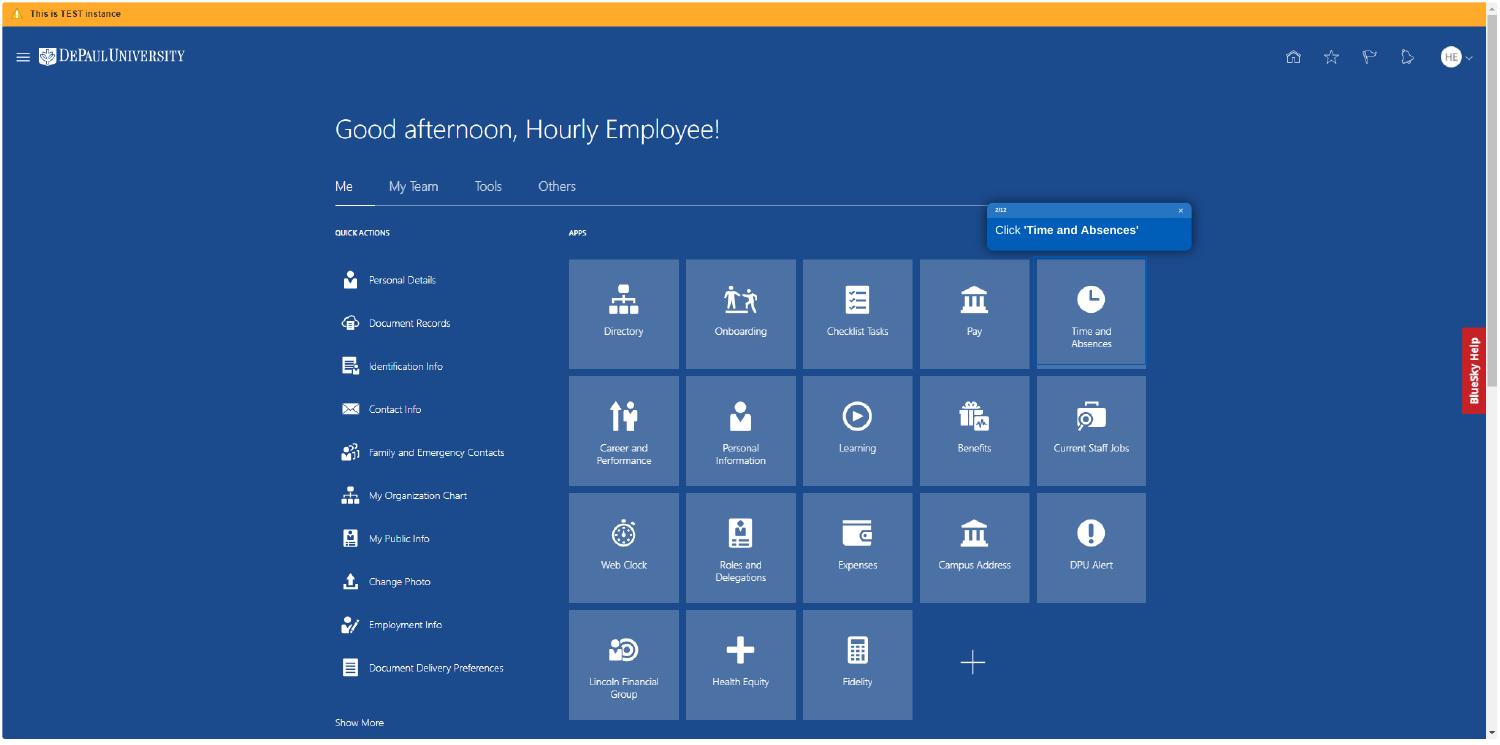

## K Time and Absences





## **Hourly Employee**

|        | <b>Add Absence</b><br>斷                       | <b>Absence Balance</b><br>匾                                     |
|--------|-----------------------------------------------|-----------------------------------------------------------------|
|        | Request an absence and submit for<br>approval | Review current plan balances and<br>absences taken or requested |
|        | <b>Team Schedule</b><br>e                     |                                                                 |
| public | View your team's shifts and absences.         |                                                                 |



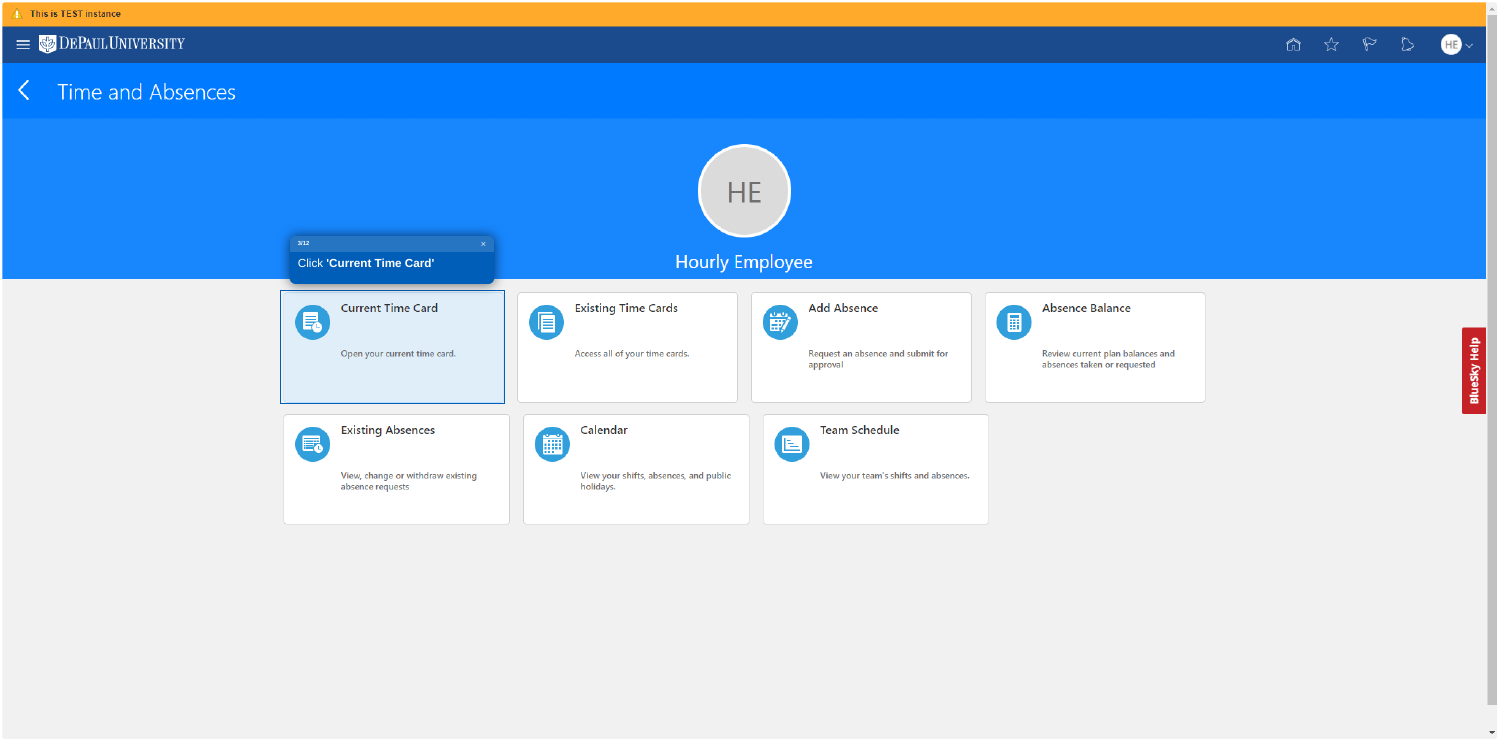HE



Time Card: 11/30/2020 - 12/13/2020

Hourly Employee

| New<br>Status       |  |
|---------------------|--|
| <b>Show Details</b> |  |
|                     |  |
| <b>Entries</b>      |  |
| Actions $\vee$      |  |
|                     |  |
|                     |  |
| Comments            |  |



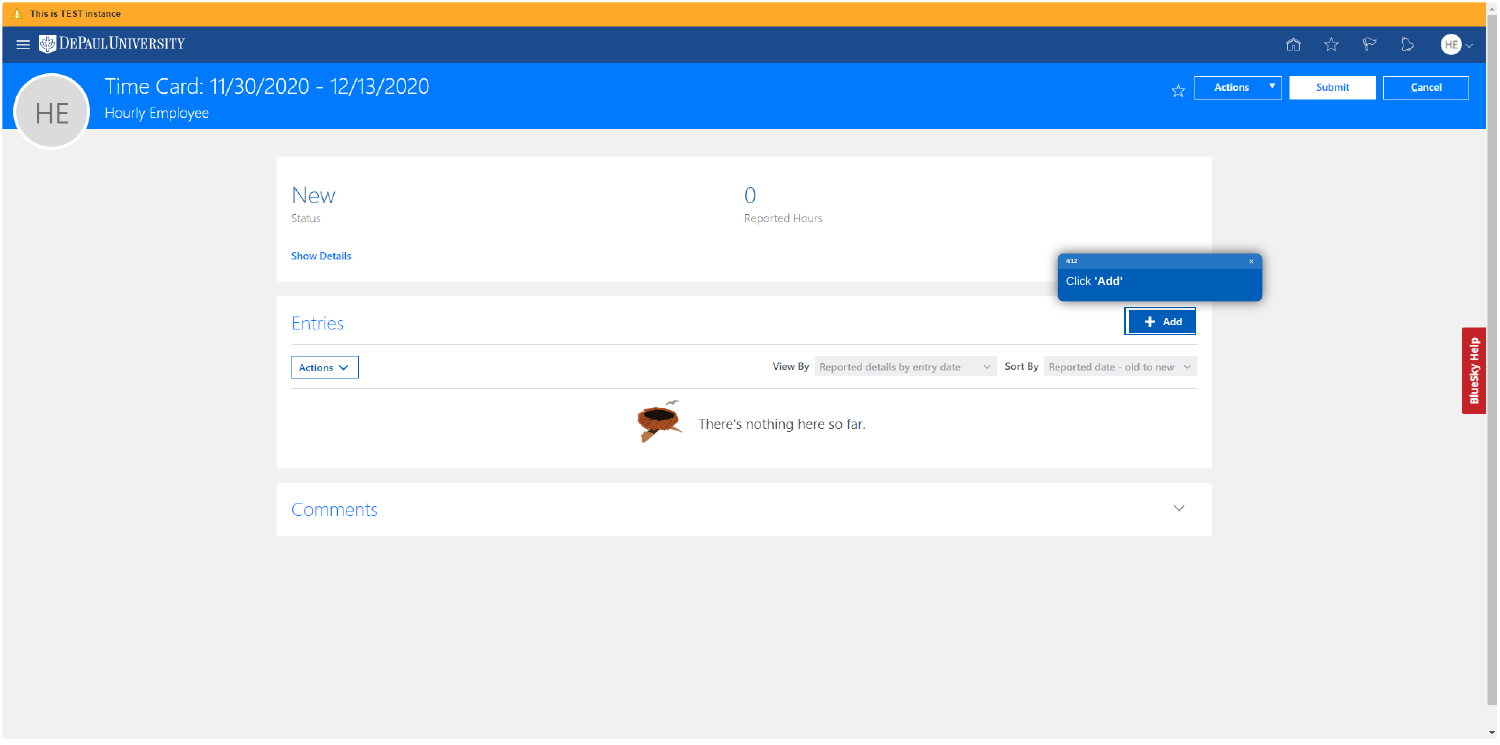HE

## Time Card: 11/30/2020 - 12/13/2020

Hourly Employee

| <b>New</b> |
|------------|
|            |

Status

**Show Details** 

|                                                           | From this drop down, select the<br>position you would like to enter<br>time for.<br>Click 'Next' when complete |  |
|-----------------------------------------------------------|----------------------------------------------------------------------------------------------------------------|--|
| *Assignmen.<br>Select a value<br><b>Payroll Time Type</b> | <u>anno maranan</u>                                                                                            |  |
| Select a value                                            |                                                                                                                |  |
|                                                           | <b>Absence Management Type</b>                                                                                 |  |
|                                                           | Select a value                                                                                                 |  |

#### **Comments**

|                   |                |                 |                          |                                                                                         |        |                |                          | $\begin{picture}(60,6) \put(0,0){\vector(0,1){30}} \put(15,0){\vector(0,1){30}} \put(15,0){\vector(0,1){30}} \put(15,0){\vector(0,1){30}} \put(15,0){\vector(0,1){30}} \put(15,0){\vector(0,1){30}} \put(15,0){\vector(0,1){30}} \put(15,0){\vector(0,1){30}} \put(15,0){\vector(0,1){30}} \put(15,0){\vector(0,1){30}} \put(15,0){\vector(0,1){30}} \put(15,0){\vector(0,$ |  |
|-------------------|----------------|-----------------|--------------------------|-----------------------------------------------------------------------------------------|--------|----------------|--------------------------|-----------------------------------------------------------------------------------------------------------------------------------------------------------------------------------------------------------------------------------------------------------------------------------------------------------------------------------------------------------------------------|--|
|                   |                |                 |                          |                                                                                         | ☆      | <b>Actions</b> | $\langle \nabla \rangle$ | Submit                                                                                                                                                                                                                                                                                                                                                                      |  |
|                   |                |                 |                          |                                                                                         |        |                |                          |                                                                                                                                                                                                                                                                                                                                                                             |  |
|                   |                |                 |                          |                                                                                         |        |                |                          |                                                                                                                                                                                                                                                                                                                                                                             |  |
|                   |                |                 |                          |                                                                                         |        |                |                          |                                                                                                                                                                                                                                                                                                                                                                             |  |
|                   |                |                 |                          |                                                                                         |        |                |                          |                                                                                                                                                                                                                                                                                                                                                                             |  |
| Reported Hours    |                |                 |                          |                                                                                         |        |                |                          |                                                                                                                                                                                                                                                                                                                                                                             |  |
|                   |                |                 |                          |                                                                                         |        |                |                          |                                                                                                                                                                                                                                                                                                                                                                             |  |
|                   |                |                 |                          |                                                                                         |        |                |                          |                                                                                                                                                                                                                                                                                                                                                                             |  |
|                   |                |                 |                          |                                                                                         |        |                |                          |                                                                                                                                                                                                                                                                                                                                                                             |  |
|                   |                |                 |                          |                                                                                         |        |                |                          |                                                                                                                                                                                                                                                                                                                                                                             |  |
|                   |                |                 |                          |                                                                                         |        |                |                          |                                                                                                                                                                                                                                                                                                                                                                             |  |
| *Select Dates     |                |                 |                          | $\mathsf{OK}% _{\mathsf{CL}}\times\mathsf{CK}_{\mathsf{CL}}^{\mathsf{CL}}(\mathsf{CL})$ | Cancel |                |                          |                                                                                                                                                                                                                                                                                                                                                                             |  |
|                   |                | ö               |                          |                                                                                         |        |                |                          |                                                                                                                                                                                                                                                                                                                                                                             |  |
|                   |                |                 |                          |                                                                                         |        |                |                          |                                                                                                                                                                                                                                                                                                                                                                             |  |
| <b>Start Time</b> | $\overline{1}$ | <b>End Time</b> | $\overleftrightarrow{1}$ |                                                                                         |        |                |                          |                                                                                                                                                                                                                                                                                                                                                                             |  |
| Quantity          |                |                 |                          |                                                                                         |        |                |                          |                                                                                                                                                                                                                                                                                                                                                                             |  |
|                   |                |                 |                          |                                                                                         |        |                |                          |                                                                                                                                                                                                                                                                                                                                                                             |  |
| Add another date  |                |                 |                          |                                                                                         |        |                |                          |                                                                                                                                                                                                                                                                                                                                                                             |  |
|                   |                |                 |                          |                                                                                         |        |                |                          |                                                                                                                                                                                                                                                                                                                                                                             |  |
|                   |                |                 |                          |                                                                                         |        |                |                          |                                                                                                                                                                                                                                                                                                                                                                             |  |
|                   |                |                 |                          |                                                                                         |        |                |                          |                                                                                                                                                                                                                                                                                                                                                                             |  |
|                   |                |                 | 4                        |                                                                                         |        |                |                          |                                                                                                                                                                                                                                                                                                                                                                             |  |



BlueSky Help

 $\mathcal{R}$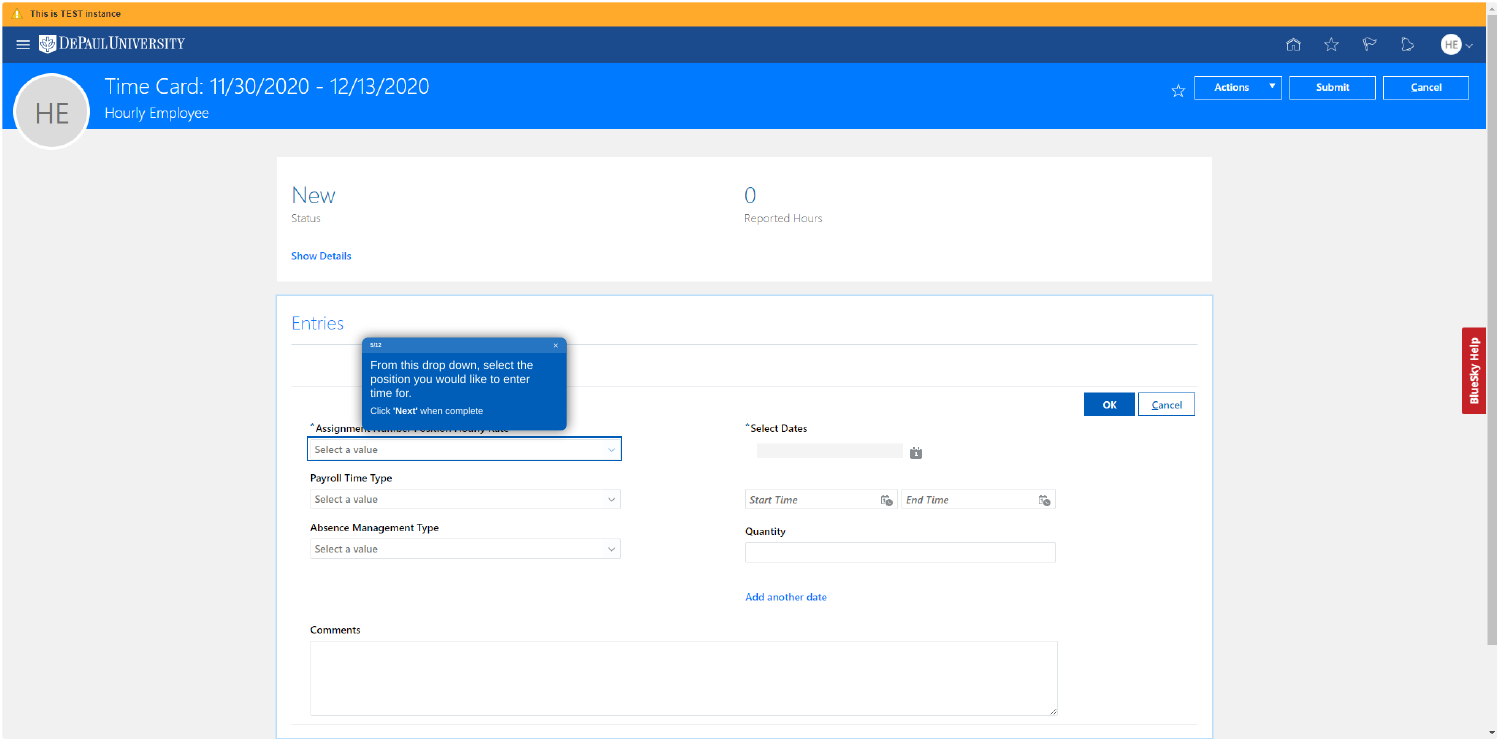HE

# Time Card: 11/30/2020 - 12/13/2020

Hourly Employee

| I |
|---|
|---|

Status

**Show Details** 

### Entries

| *Assignmer     | 6/12                                                         | $\times$ |              |
|----------------|--------------------------------------------------------------|----------|--------------|
| E9898988       | From this dropdown, select the<br>correct payroll time type. |          | $\checkmark$ |
| Payroll Time   |                                                              |          |              |
| Select a value |                                                              |          |              |

 $\checkmark$ 

### **Absence Management Type**

Select a value

#### **Comments**

|                   |                |                 |                          |                                                                                         |        |                |                          | $\begin{picture}(60,6) \put(0,0){\vector(0,1){30}} \put(15,0){\vector(0,1){30}} \put(15,0){\vector(0,1){30}} \put(15,0){\vector(0,1){30}} \put(15,0){\vector(0,1){30}} \put(15,0){\vector(0,1){30}} \put(15,0){\vector(0,1){30}} \put(15,0){\vector(0,1){30}} \put(15,0){\vector(0,1){30}} \put(15,0){\vector(0,1){30}} \put(15,0){\vector(0,1){30}} \put(15,0){\vector(0,$ |  |
|-------------------|----------------|-----------------|--------------------------|-----------------------------------------------------------------------------------------|--------|----------------|--------------------------|-----------------------------------------------------------------------------------------------------------------------------------------------------------------------------------------------------------------------------------------------------------------------------------------------------------------------------------------------------------------------------|--|
|                   |                |                 |                          |                                                                                         | ☆      | <b>Actions</b> | $\langle \nabla \rangle$ | Submit                                                                                                                                                                                                                                                                                                                                                                      |  |
|                   |                |                 |                          |                                                                                         |        |                |                          |                                                                                                                                                                                                                                                                                                                                                                             |  |
|                   |                |                 |                          |                                                                                         |        |                |                          |                                                                                                                                                                                                                                                                                                                                                                             |  |
|                   |                |                 |                          |                                                                                         |        |                |                          |                                                                                                                                                                                                                                                                                                                                                                             |  |
|                   |                |                 |                          |                                                                                         |        |                |                          |                                                                                                                                                                                                                                                                                                                                                                             |  |
| Reported Hours    |                |                 |                          |                                                                                         |        |                |                          |                                                                                                                                                                                                                                                                                                                                                                             |  |
|                   |                |                 |                          |                                                                                         |        |                |                          |                                                                                                                                                                                                                                                                                                                                                                             |  |
|                   |                |                 |                          |                                                                                         |        |                |                          |                                                                                                                                                                                                                                                                                                                                                                             |  |
|                   |                |                 |                          |                                                                                         |        |                |                          |                                                                                                                                                                                                                                                                                                                                                                             |  |
|                   |                |                 |                          |                                                                                         |        |                |                          |                                                                                                                                                                                                                                                                                                                                                                             |  |
|                   |                |                 |                          |                                                                                         |        |                |                          |                                                                                                                                                                                                                                                                                                                                                                             |  |
| *Select Dates     |                |                 |                          | $\mathsf{OK}% _{\mathsf{CL}}\times\mathsf{CK}_{\mathsf{CL}}^{\mathsf{CL}}(\mathsf{CL})$ | Cancel |                |                          |                                                                                                                                                                                                                                                                                                                                                                             |  |
|                   |                | ö               |                          |                                                                                         |        |                |                          |                                                                                                                                                                                                                                                                                                                                                                             |  |
|                   |                |                 |                          |                                                                                         |        |                |                          |                                                                                                                                                                                                                                                                                                                                                                             |  |
| <b>Start Time</b> | $\overline{1}$ | <b>End Time</b> | $\overleftrightarrow{1}$ |                                                                                         |        |                |                          |                                                                                                                                                                                                                                                                                                                                                                             |  |
| Quantity          |                |                 |                          |                                                                                         |        |                |                          |                                                                                                                                                                                                                                                                                                                                                                             |  |
|                   |                |                 |                          |                                                                                         |        |                |                          |                                                                                                                                                                                                                                                                                                                                                                             |  |
| Add another date  |                |                 |                          |                                                                                         |        |                |                          |                                                                                                                                                                                                                                                                                                                                                                             |  |
|                   |                |                 |                          |                                                                                         |        |                |                          |                                                                                                                                                                                                                                                                                                                                                                             |  |
|                   |                |                 |                          |                                                                                         |        |                |                          |                                                                                                                                                                                                                                                                                                                                                                             |  |
|                   |                |                 |                          |                                                                                         |        |                |                          |                                                                                                                                                                                                                                                                                                                                                                             |  |
|                   |                |                 | 4                        |                                                                                         |        |                |                          |                                                                                                                                                                                                                                                                                                                                                                             |  |



BlueSky Help

 $\mathcal{A}$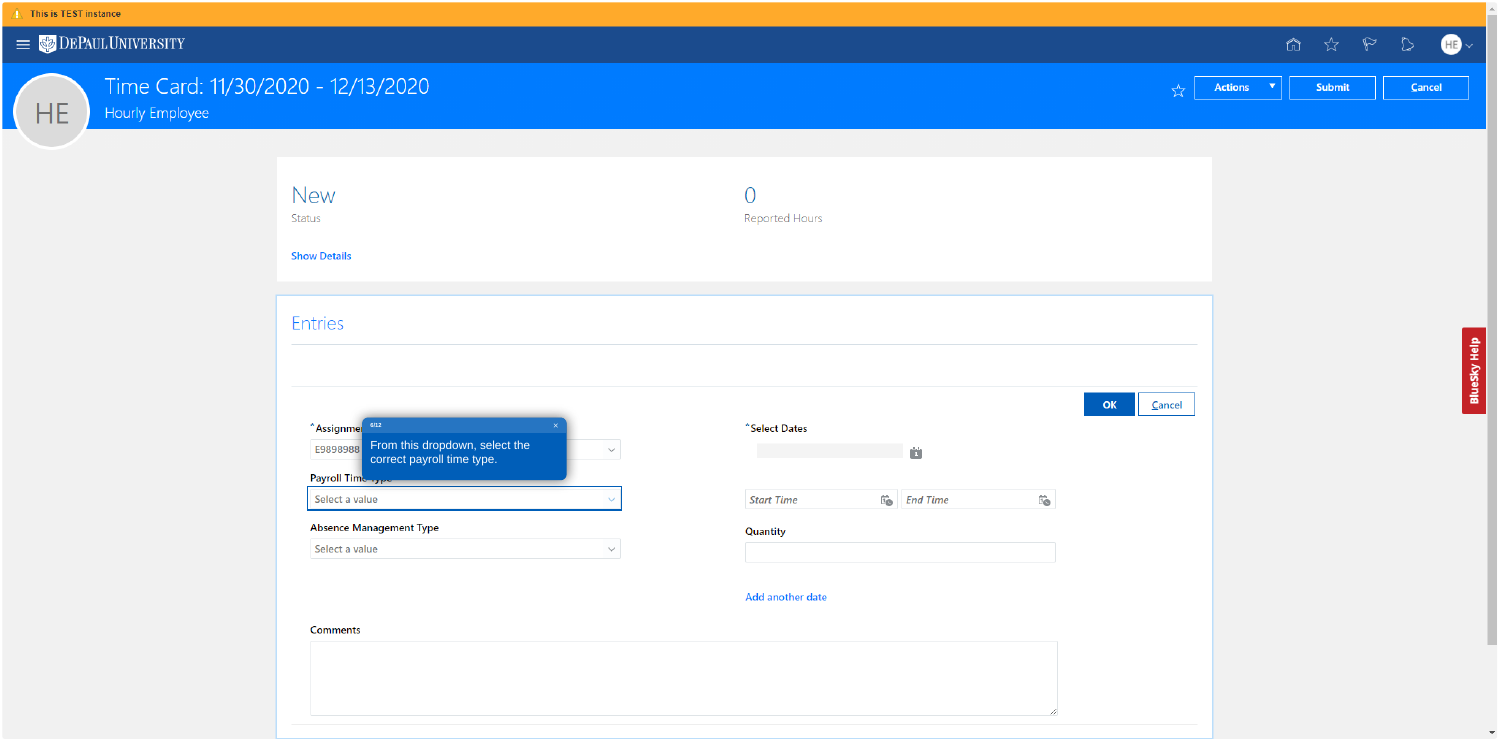HE

# Time Card: 11/30/2020 - 12/13/2020

Hourly Employee

| New |
|-----|
|     |

Status

**Show Details** 

### Entries

| Assignment Number Position Hourly Rate |              |
|----------------------------------------|--------------|
| E9898988 01000469 15.00                |              |
| ayroll Time Type                       |              |
| Select a value                         | $\checkmark$ |
| Absence Management Type                |              |

 $\checkmark$ 

### Select a value

#### **Comments**

|                     |                                                                                                               |              |                          | ☆            | <b>Actions</b> | ħ<br>$\blacktriangledown$ | ☆<br>Submit | $\mathbb{P}$ |
|---------------------|---------------------------------------------------------------------------------------------------------------|--------------|--------------------------|--------------|----------------|---------------------------|-------------|--------------|
|                     |                                                                                                               |              |                          |              |                |                           |             |              |
| Reported Hours      |                                                                                                               |              |                          |              |                |                           |             |              |
| $7/12$<br>calendar. | Select the dates for this entry.<br>Note: You can select multiple days<br>by clicking the desired days on the | $\mathsf{x}$ |                          | OK<br>Cancel |                |                           |             |              |
| *Select Dates       | ö                                                                                                             |              |                          |              |                |                           |             |              |
| <b>Start Time</b>   | $\overleftrightarrow{1}$<br><b>End Time</b>                                                                   |              | $\overleftrightarrow{1}$ |              |                |                           |             |              |
| Quantity            |                                                                                                               |              |                          |              |                |                           |             |              |
| Add another date    |                                                                                                               |              |                          |              |                |                           |             |              |
|                     |                                                                                                               |              | 4                        |              |                |                           |             |              |
|                     |                                                                                                               |              |                          |              |                |                           |             |              |



BlueSky Help

 $\mathcal{R}$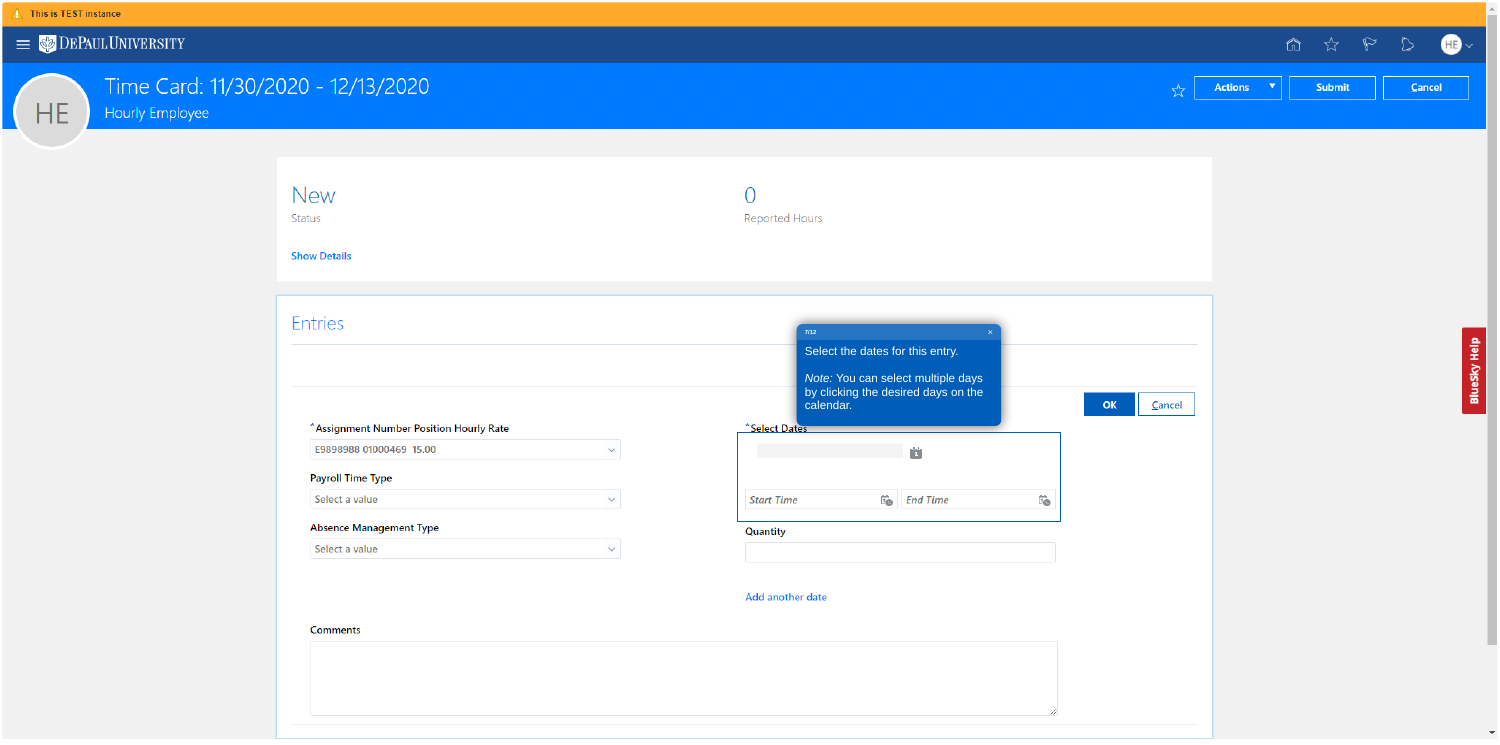HE

## Time Card: 11/30/2020 - 12/13/2020

Hourly Employee

| New |
|-----|
|     |

Status

**Show Details** 

### Entries

| Assignment Number Position Hourly Rate |              |
|----------------------------------------|--------------|
| E9898988 01000469 15.00                |              |
| ayroll Time Type                       |              |
| Select a value                         | $\checkmark$ |
| Absence Management Type                |              |

 $\checkmark$ 

### Select a value

#### **Comments**

|                                                                                             |                          |    |        |                |                      | $\begin{tabular}{lllllllll} \hline $\hat{\mathfrak{m}}$ & $\hat{\mathfrak{m}}$ & $\mathbb{R}^{\prime}$ & $\mathbb{R}$ \\\hline \end{tabular}$ |  |
|---------------------------------------------------------------------------------------------|--------------------------|----|--------|----------------|----------------------|-----------------------------------------------------------------------------------------------------------------------------------------------|--|
|                                                                                             |                          |    | ☆      | <b>Actions</b> | $\blacktriangledown$ | Submit                                                                                                                                        |  |
|                                                                                             |                          |    |        |                |                      |                                                                                                                                               |  |
| Reported Hours                                                                              |                          |    |        |                |                      |                                                                                                                                               |  |
|                                                                                             |                          |    |        |                |                      |                                                                                                                                               |  |
|                                                                                             |                          |    |        |                |                      |                                                                                                                                               |  |
|                                                                                             |                          |    |        |                |                      |                                                                                                                                               |  |
| *Select Dates<br>ö                                                                          |                          | OK | Cancel |                |                      |                                                                                                                                               |  |
| $\overline{1}$ o<br><b>Start Time</b><br><b>End Time</b>                                    | $\overleftrightarrow{1}$ |    |        |                |                      |                                                                                                                                               |  |
| Quantity<br>$8/12$<br>$\mathsf{X}$<br>Now, select the start and end time<br>of this shift.  |                          |    |        |                |                      |                                                                                                                                               |  |
| Add anothe Note: If you selected multiple<br>days, it will enter this time for each<br>day. |                          |    |        |                |                      |                                                                                                                                               |  |
|                                                                                             |                          |    |        |                |                      |                                                                                                                                               |  |
|                                                                                             | 11                       |    |        |                |                      |                                                                                                                                               |  |



BlueSky Help

 $\mathcal{R}$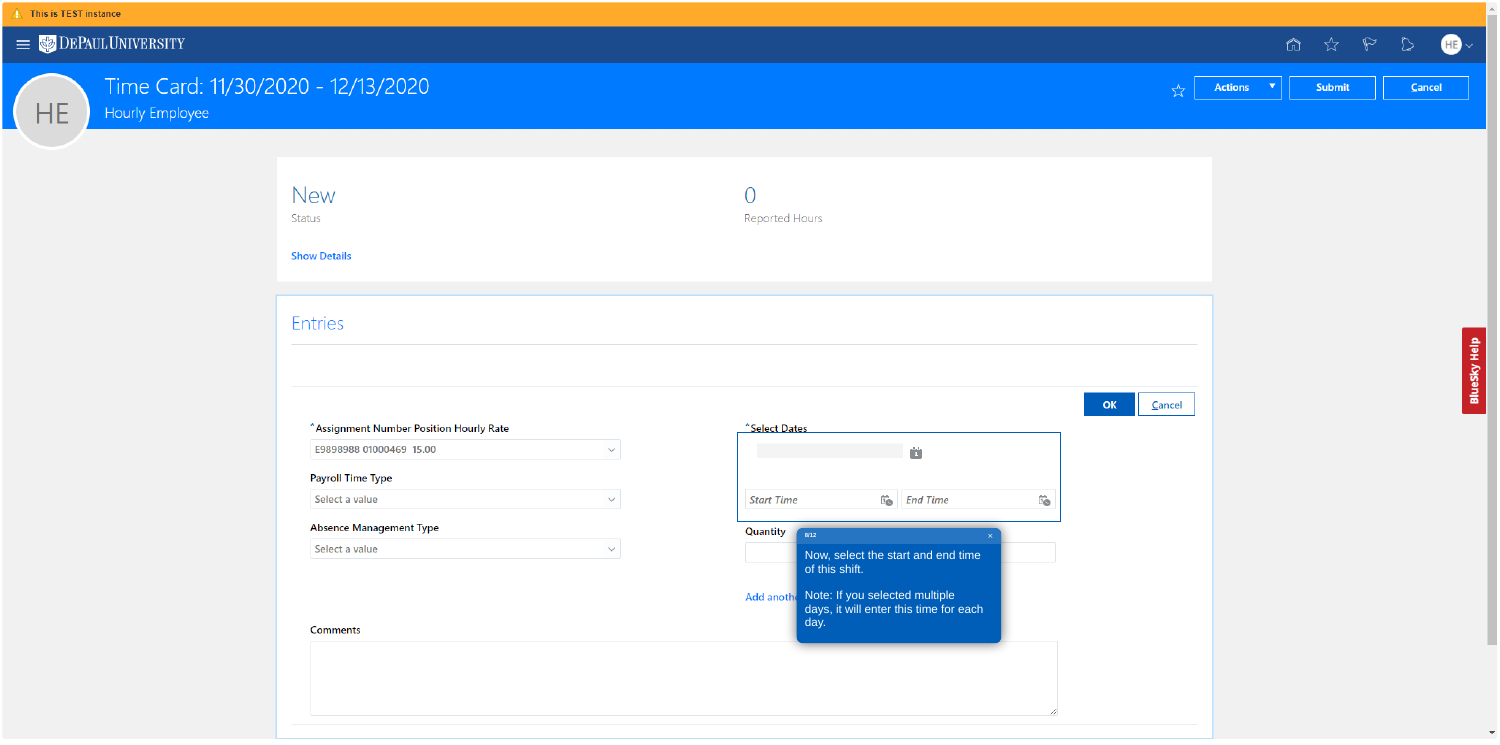

**ST** 

## Time Card: 11/16/2020 - 11/29/2020

Student Test

| <b>New</b> |
|------------|
|------------|

Status

**Show Details** 

### Entries

### \*Assignment Number Position Hourly Rate

| E8916625 3000101 15.00   |  |
|--------------------------|--|
| <b>Payroll Time Type</b> |  |
| Select a value           |  |
|                          |  |

### **Absence Management Type**

|  | Select a value |  |  |
|--|----------------|--|--|
|--|----------------|--|--|

#### **Comments**

 $\mathcal{A}$  .

|                                                                                                                                                                                                                                                                  |                                              |                |        |                |                      | $\begin{matrix} \mathbb{Q} & \mathbb{Q} & \mathbb{Q} \end{matrix}$ | B           |
|------------------------------------------------------------------------------------------------------------------------------------------------------------------------------------------------------------------------------------------------------------------|----------------------------------------------|----------------|--------|----------------|----------------------|--------------------------------------------------------------------|-------------|
|                                                                                                                                                                                                                                                                  |                                              |                | ☆      | <b>Actions</b> | $\blacktriangledown$ | Submit                                                             | $\subseteq$ |
|                                                                                                                                                                                                                                                                  |                                              |                |        |                |                      |                                                                    |             |
| 7.00<br>Reported Hours                                                                                                                                                                                                                                           |                                              |                |        |                |                      |                                                                    |             |
|                                                                                                                                                                                                                                                                  |                                              |                |        |                |                      |                                                                    |             |
|                                                                                                                                                                                                                                                                  |                                              |                |        |                |                      |                                                                    |             |
| 9/12<br>*Select Dat<br>Note, rather than using start and<br>end times, you can also enter the<br>11/16/20<br>Quantity of hours submitted for<br>1 day sel<br>that day.<br><b>Start Time</b><br>Click, 'Next' to continue.<br><b>Quantity</b><br>Add another date | $\times$<br>$\overleftrightarrow{1}$<br>2.00 | OK<br>Quantity | Cancel |                |                      |                                                                    |             |
|                                                                                                                                                                                                                                                                  | ╱                                            |                |        |                |                      |                                                                    |             |

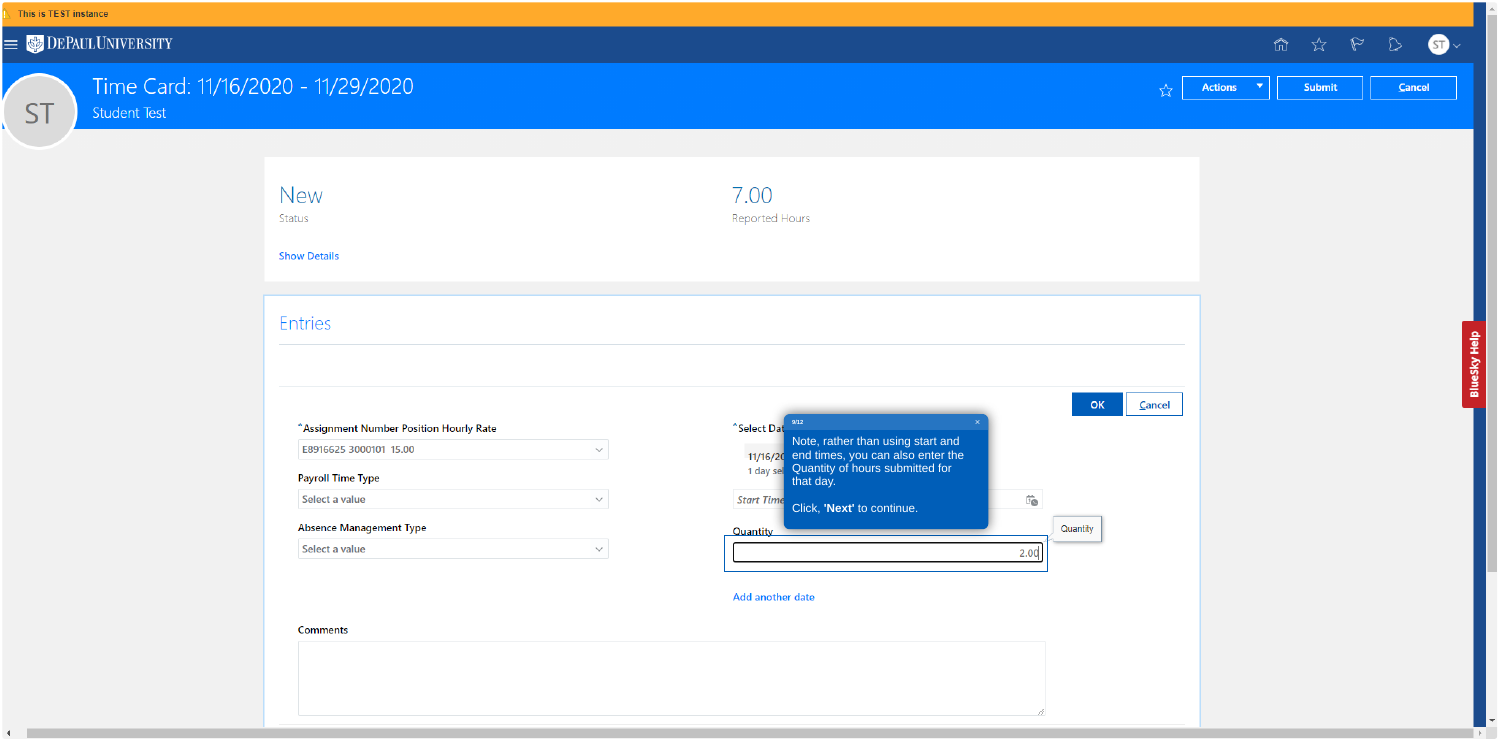**ST** 

## Time Card: 11/16/2020 - 11/29/2020

Student Test

## New

Status

**Show Details** 

### Entries

#### \*Assignment Number Position Hourly Rate

E8916625 3000101 15.00  $\checkmark$ 

### **Payroll Time Type**

Select a value  $\checkmark$ 

### **Absence Management Type**

Select a value  $\checkmark$ 

#### Comments

 $\leftarrow$ 

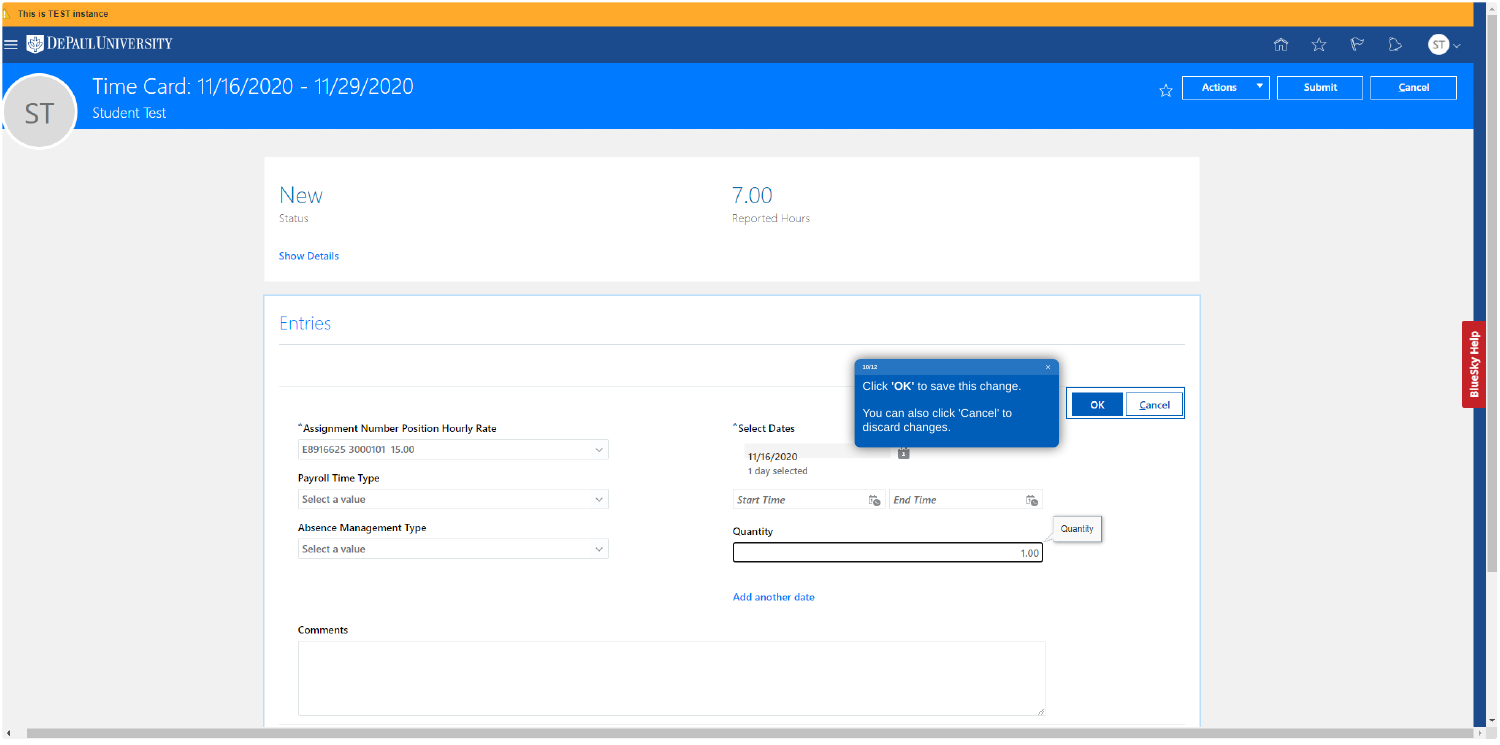**ST** 

## Time Card: 11/16/2020 - 11/29/2020

Student Test

| 7.00<br>Reported Hours                                                                                                                        |                                                  |
|-----------------------------------------------------------------------------------------------------------------------------------------------|--------------------------------------------------|
| $11/12$                                                                                                                                       |                                                  |
| You will see your addition here.<br>Feel free to check that it is<br>correct, and make any changes by<br>clicking the edit icon to the right. | $+$ Add                                          |
| Click 'Next' to continue.<br>ted details by entry date<br>$\checkmark$                                                                        | <b>Sort By</b> Reported date - old to new $\vee$ |
| <b>7.00 Hours</b>                                                                                                                             |                                                  |
| 8:31 AM-3:31 PM<br>E8916625-2 3000104 18.00   Student Hourly                                                                                  | $\checkmark$                                     |
|                                                                                                                                               |                                                  |

## Comments

|                     | $\begin{array}{ccccccccccccc} \mathbb{Q} & \mathbb{Q} & \mathbb{Q} & \mathbb{Q} & \mathbb{Q} & \mathbb{Q} & \mathbb{Q} & \mathbb{Q} & \mathbb{Q} & \mathbb{Q} & \mathbb{Q} & \mathbb{Q} & \mathbb{Q} & \mathbb{Q} & \mathbb{Q} & \mathbb{Q} & \mathbb{Q} & \mathbb{Q} & \mathbb{Q} & \mathbb{Q} & \mathbb{Q} & \mathbb{Q} & \mathbb{Q} & \mathbb{Q} & \mathbb{Q} & \mathbb{Q} & \mathbb{Q} & \mathbb{Q} & \mathbb{Q} & \mathbb{Q} &$ |  |
|---------------------|--------------------------------------------------------------------------------------------------------------------------------------------------------------------------------------------------------------------------------------------------------------------------------------------------------------------------------------------------------------------------------------------------------------------------------------|--|
| Actions v Submit Ca |                                                                                                                                                                                                                                                                                                                                                                                                                                      |  |
|                     |                                                                                                                                                                                                                                                                                                                                                                                                                                      |  |
|                     |                                                                                                                                                                                                                                                                                                                                                                                                                                      |  |

 $\smallsmile$ 

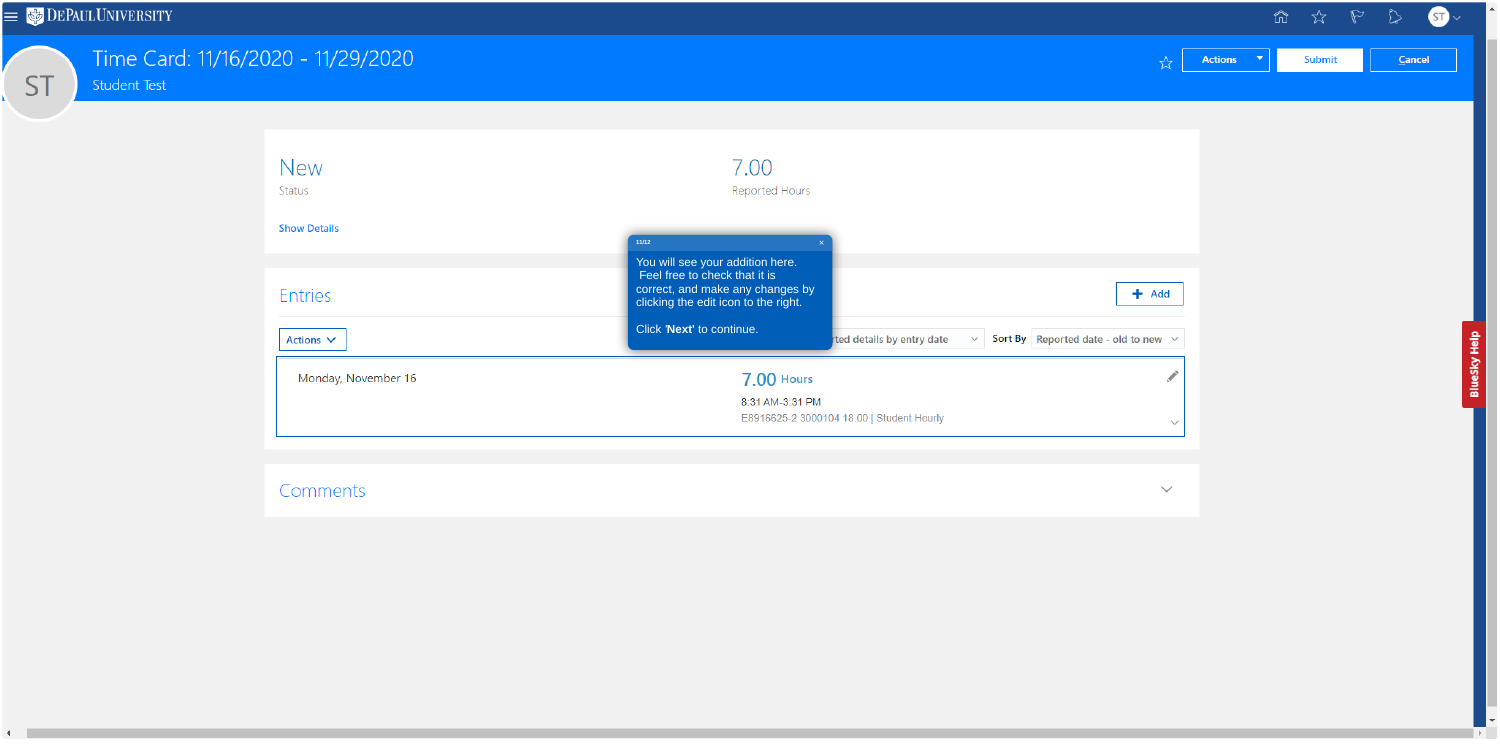

**ST** 

# Time Card: 11/16/2020 - 11/29/2020

Student Test

| <b>Show Details</b> |
|---------------------|
|                     |
| <b>Entries</b>      |
| Actions $\vee$      |
| Monday, November 16 |
| Monday, November 16 |
|                     |
|                     |

## Comments

|                                                                                         |              |                                                                                           | ñ                                                                                                                                                                              |                              |
|-----------------------------------------------------------------------------------------|--------------|-------------------------------------------------------------------------------------------|--------------------------------------------------------------------------------------------------------------------------------------------------------------------------------|------------------------------|
|                                                                                         | ☆            | <b>Actions</b><br>▼                                                                       | Submit                                                                                                                                                                         | Ca                           |
|                                                                                         |              | 12/12                                                                                     |                                                                                                                                                                                | $\langle \mathsf{X} \rangle$ |
| Reported Hours                                                                          | ٠<br>Add     | timecard based on your<br>day, or weekly.<br>and Close'.<br>To submit now, click 'Submit' | Note, you should submit your<br>manager's recommended<br>timeframe. This may mean every<br>To save for later, click 'Actions' then 'Save<br>To discard changes, click 'Cancel' |                              |
| View By Reported details by entry date $\sim$ Sort By Reported date - old to new $\sim$ |              |                                                                                           |                                                                                                                                                                                |                              |
| <b>1.00 Hours</b>                                                                       |              |                                                                                           |                                                                                                                                                                                |                              |
| E8916625 3000101 15.00                                                                  | $\checkmark$ |                                                                                           |                                                                                                                                                                                |                              |
| <b>7.00 Hours</b>                                                                       |              |                                                                                           |                                                                                                                                                                                |                              |
| 8:31 AM-3:31 PM<br>E8916625-2 3000104 18.00   Student Hourly                            | $\checkmark$ |                                                                                           |                                                                                                                                                                                |                              |
|                                                                                         |              |                                                                                           |                                                                                                                                                                                |                              |
|                                                                                         | ヽノ           |                                                                                           |                                                                                                                                                                                |                              |